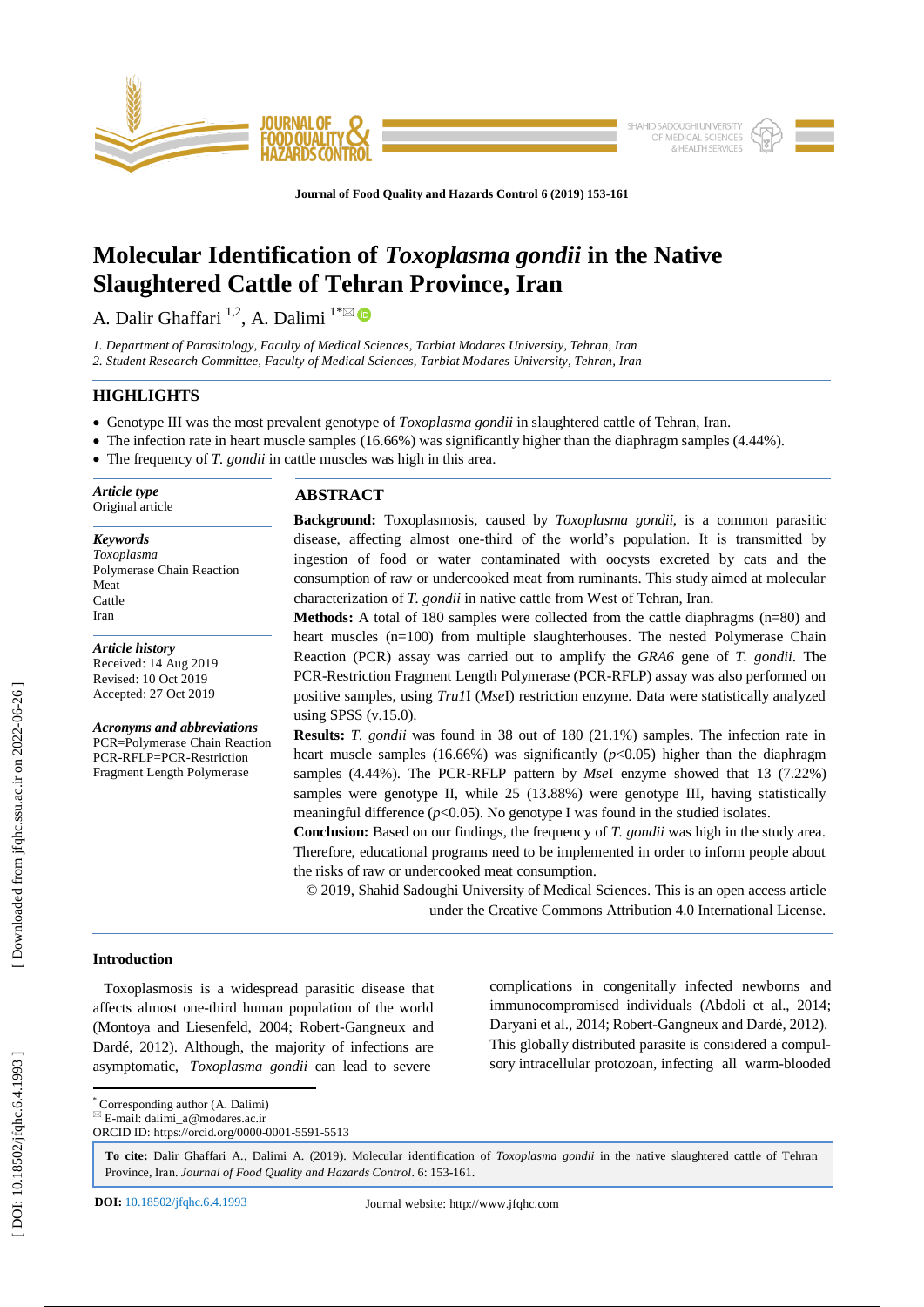mammals including humans (Sarvi et al., 2015; Shariat Bahadori et al., 201 9 ). Wild and domestic felids, as the final hosts, play a key role in the epidemiology of this zoonotic disease. In fact, felids are the only final hosts of *T. gondii*, which excrete oocysts through their feces (Dubey and Jones, 2008; Saadatnia and Golkar, 2012).

 Toxoplasmosis is one of the most important problems not only in medicine, but also in veterinary fields (Dubey and Jones, 2008). The toxoplasmosis seroprevalence in the general population of Iran is estimated as 39.3% (95% CI, 33.0 -45.7%; Daryani et al., 2014). Some evidences suggest that *T. gondii* imposes a considerable economic burden on livestock industries (Sarvi et al., 2015).

 *T. gondii* may be found in a variety of animals, such as pigs, sheep, rabbits, goats, and domestic hen acting as intermediate hosts (Dubey et al., 2003; Dubey et al., 2008; Mahami -Oskouei et al., 2017). In Iran, *T. gondii*  infection has been detected in many domestic animals (e.g., cattle, sheep, and goats), which are used as food sources for people. *T. gondii* is transmitted to humans through exposure to water or food contaminated with cat -excreted oocysts. In addition, eating of raw or undercooked meat can also result in toxoplasmosis in human being s (Dubey and Jones, 2008).

 Although, substantial research has been conducted on the transmission of infectious agents through consumption of foods of animal origin (e.g., meat) or ingestion of *T. gondii* oocysts, there are still some ambiguities. It should be noted that epidemiological studies still provide the most helpful strategy for detecting different sources of *T. gondii* infection in humans (Sarvi et al., 2015). Generally, different methods are used to identify *T. gondii*. Molecular methods, like Polymerase Chain Reaction (PCR), have many benefits, including quick identification, high sensitivity, and high specificity (MacPherson and Gajadhar, 1993). These methods can also distinguish between *T. gondii* alleles (Payne and Ellis, 1996). With this background in mind, the main purpose of this study was to genetically characterize *T. gondii* DNA in the native cattle of Tehran, Iran, via PCR -Restriction Fragment Length Polymerase (PCR-RFLP) assay.

## **Materials and methods**

#### *Sample collection*

 This study was carried out in West of Tehran, Iran (Figure 1). Samples were randomly collected from the diaphragms (n=80) and heart muscles (n=100) of 180 adult cattle from slaughterhouses of Qods, Shahriar, Malard, and Robat Karim counties in West of Tehran Province during March to December of 2017. The study protocol was approved by the Ethics Committee of Tarbiat Modares University, Tehran, Iran (ethics approval number: IR.MODARES.REC.1398.080). All samples were from the Holstein breed, and the majority of slaughtered cattle were local. All cattle were indigenous in the area and intended for human consumption. Sampling was carried out regardless of age and sex.

## *DNA extraction*

 First, 250 g of different segments of each muscle was collected and digested under sterile conditions, as described by Dubey (2016) with some modifications. To prepare the digestion solution (pepsin -hydrochloric acid digestion), 1 ml of distilled water was added to 10 ml of Hydrogen Chloride (HCl), 2.5 g of pepsin powder, and 5 g of Sodium Chloride (NaCl). Then, 50 g of each sample was mixed in 100 ml of digestion solution and placed in a warm bath for 30 min at 37 °C. Next, each digested muscles was passed through a two -layer -gauze. The solution was centrifuged for 15 min at 1500 rpm (252 x g), and the sediment was used for DNA extraction. For DNA extraction using a DNA purification kit (YTA Genomic DNA Extraction Kit, Favorgen, Taiwan), 25 g of each sediment solution was transferred to a sterile 1.5 ml microtube, following the manufacturer's instructions. The extracts were stored at -20  $^{\circ}$ C for molecular analysis.

#### *T. gondii identification by nested -PCR assay*

 For identification of *T. gondii* DNA, PCR assay was carried out by amplification of *GRA6* gene (dense granular antigens) *.* For amplification of the ~344 bp fragment of *GRA6* gene, two specific primer pairs for *T. gondii* were used including *GRA6-F1:5'-*ATTTGTGTTTCCGAGCAGGT -3' as well as R1:5' - GCACCTTCGCTTGTGGTT -3' for the first round; and GAR6-F2:5'-TTTCCGAGCAGGTGACCT-3' and R2: 5' -TCGCCGAAGAGTTGACATAG -3' for nested -PCR (Khan et al., 2005). In each amplification, the final volume was 20  $\mu$ l, consisting of 2  $\mu$ l of each primer (10 pmol of each primer), 5 µl of distilled water, 10 µl of Taq DNA polymerase 2X Master Mix Red (2 mM MgCl<sub>2</sub>, Amplicon, Denmark), and 3 µl of diluted DNA (100 ng genomic DNA).

 In the nested -PCR assay, the primary PCR product (1 µl) was used for amplification of the internal sequences of *GRA6* gene. The positive control contained *T. gondii* RH strain DNA, while the negative control was the nuclease-free water. The first PCR round was set up under the following conditions: one cycle of initial denaturation for five min at 94 °C, followed by 35 cycles of 94 °C for 30 s , 57 °C for 30 s , and 72 °C for 45 s . The final extension was done at 72 °C for 10 min. The nested-PCR condition was similar to the first reaction, whereas the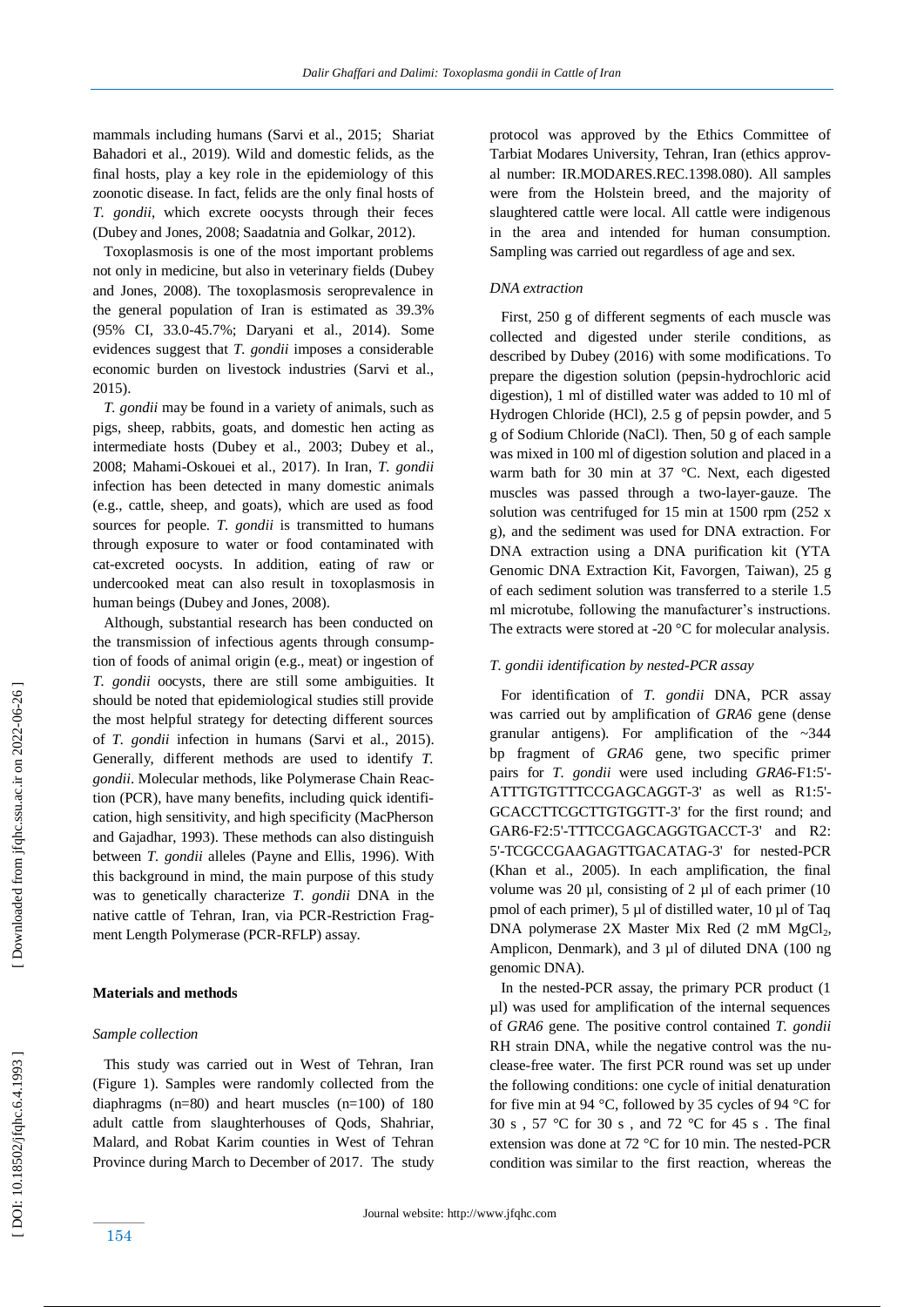annealing temperature in the second round was 56 °C. The amplified PCR products (5 μl) were analyzed on 2% agarose gel .

## *Genotyping of positive samples by PCR -RFLP assay*

 The *Tru1*I (*Mse*I) restriction enzyme (Thermo Fisher Scientific, USA) was used in the PCR -RFLP assay on the positive samples (Abdoli et al., 2017). Digestion was performed in the reaction mixture at a final volume of 16 μl, as described by the manufacturer (5 μl of PCR product, 1 μl of 10X Buffer R, 9 μl of nuclease -free water, and 1 unit of *Mse*I endonuclease) and incubated for 4 h at 65 °C. Then, the digested fragments were analyzed with 2% agarose gel. To better characterization, *GRA6* sequences of *T. gondii* from RH type I, ME49 type II, and NED type III were collected from the GenBank (NCBI) and digested virtually by *Mse*I restriction enzyme using NEBcutter (http://nc2.neb.com/NEBcutter2/) as shown in Figure 2.

#### *GRA6 sequencing and phylogenetic analysis*

 In order to confirm the results of RFLP assay, the secondary PCR product of one positive sample was selected for each genotype and sequenced (Bioneer Company; South Korea). The sequences were edited and aligned using ClustalW program (http://www.ebi.ac.uk/Tools/ msa/clustalw2/). The maximum likelihood method was applied to plot the phylogenetic tree using MEGA 7. Also, the sequences were submitted at GenBank, NCBI.

#### *Statistical analysis*

Data were analysed by the SPSS.15 version using  $X^2$ test. Results were considered significant at the 95% level (*p*<0.05).

## **Results**

 *T. gondii* DNA was found in 38 out of 180 (21.1%) cattle samples, which showed the amplicons with the size of  $\sim$ 344 bp (Figure 3). The infection rates in the heart muscle and diaphragm samples were 30 out of 180 (16.66%) and 8 out of 180 (4.44%), respectively, showing significant difference  $(p<0.05)$ .

 Figure 4 demonstrates the results of *GRA6* analysis of *T. gondii* in slaughtered cattle samples. The PCR -RFLP pattern by *Mse*I enzyme showed that 13 (7.22%) samples were genotype II, while 25 (13.88%) were genotype III, having statistically meaningful difference  $(p<0.05)$ . No genotype I was found in the studied isolates.

 The analysis of *GRA6* gene sequences corroborated the results of RFLP assay. The amplified *GRA6* gene of the two isolates were sequenced and submitted to the GenBank under the accession numbers of MK055338 and MK055339. The alignment of our sequences showed 100% homology to other reported sequences in the GenBank. Using a phylogenetic tree , the phylogenetic relation of *T. gondii* isolates was compared with the same target gene in the other strains of *T. gondii* available in the GenBank (Figure 5).



**Figure 1**: The study region in Tehran Province, Iran is shown with red stars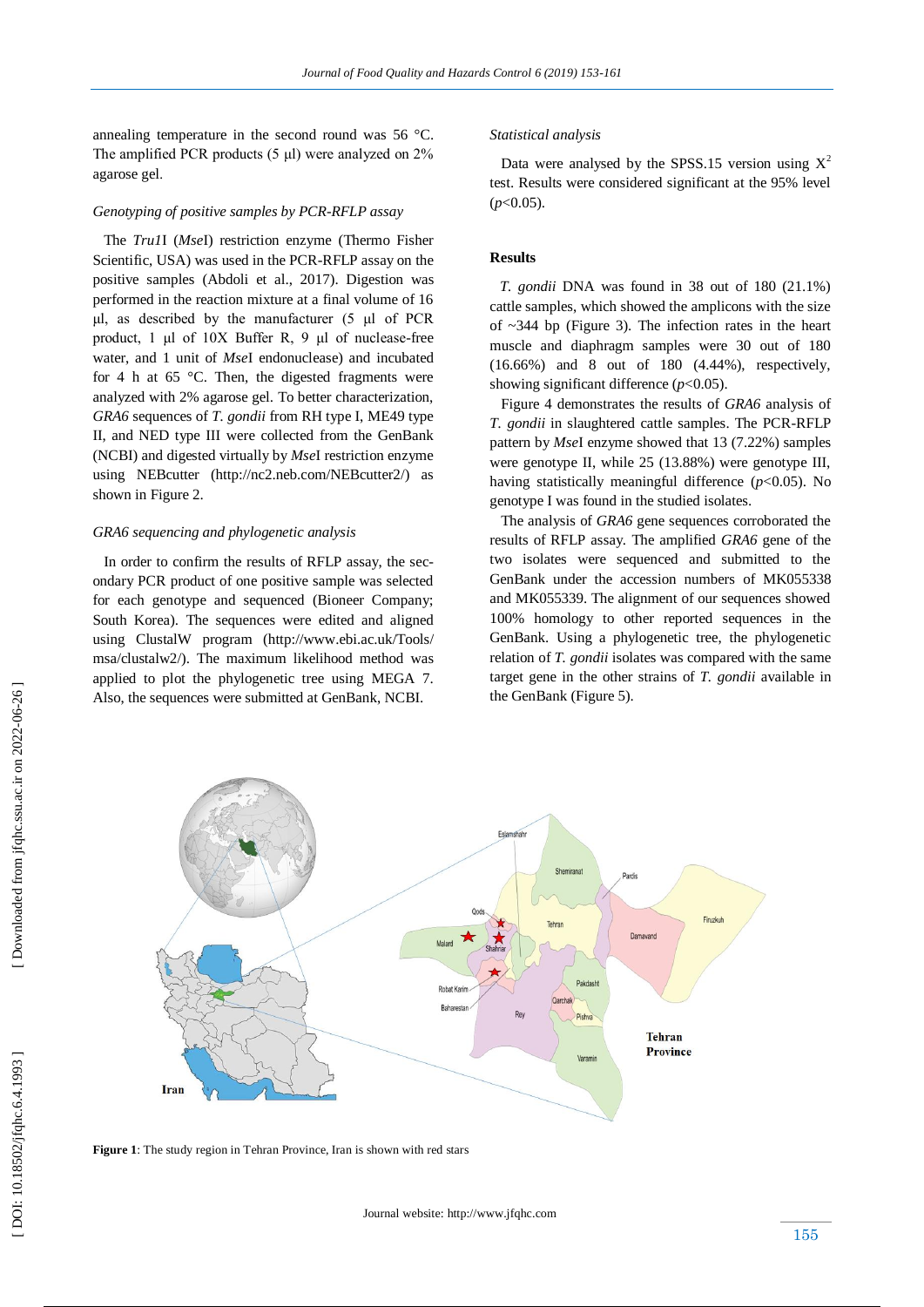

Figure 2: Virtually digestion by *Msel* restriction enzyme using NEB cutter. The target gene was *GRA6* from the strains of genotype I (RH), genotype II (ME49), and genotype III (NED) obtained from GenBank, NCBI.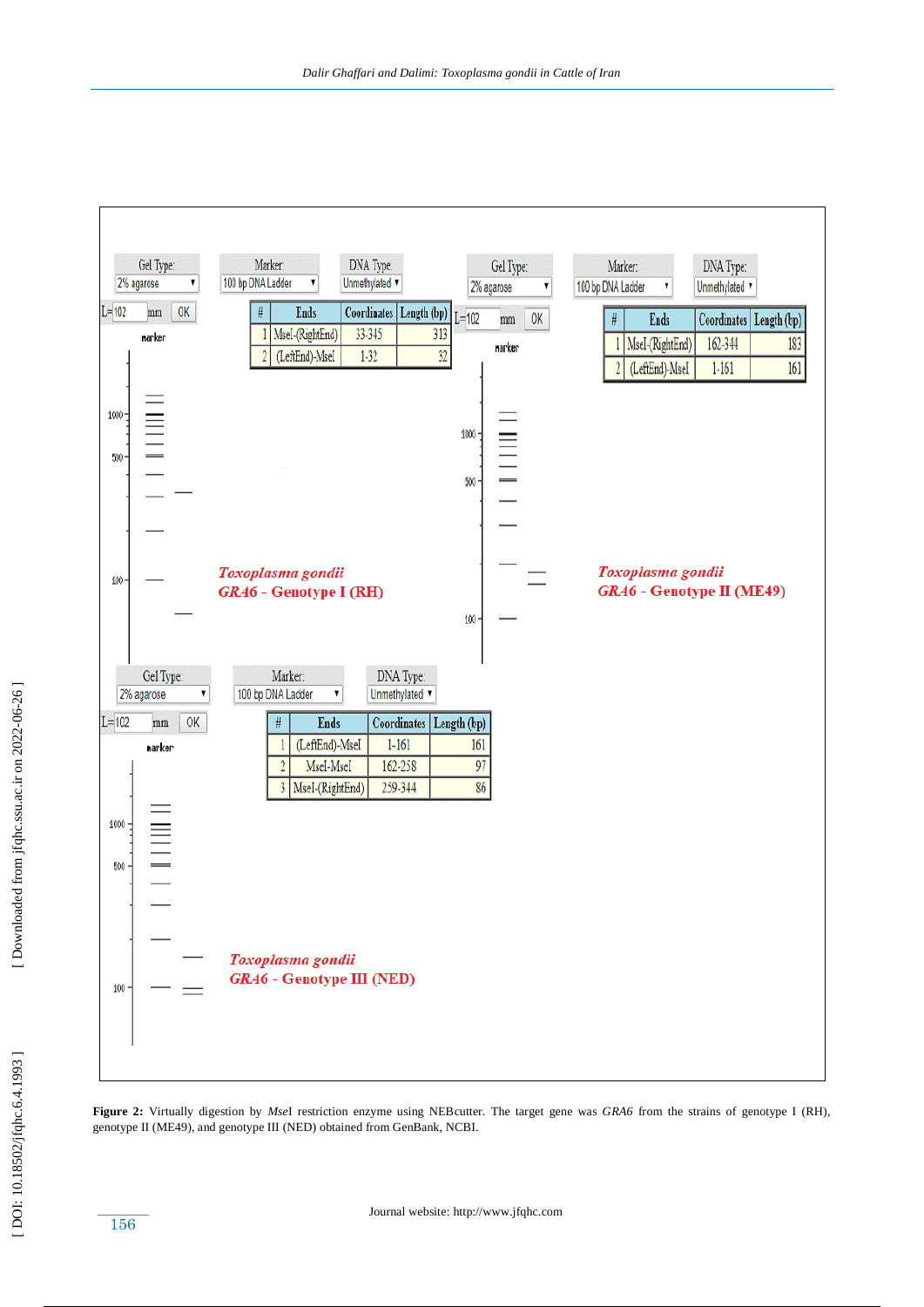

**Figure 3 :** Nested -PCR product of *GRA6* gene of *Toxoplasma gondii*. L: 100 bp DNA ladder; C1: negative control; C2: positive control; S: positive sample. The fragment size with 344 bp was considered as *T. gondii* .



**Figure 4 :** Genotyping of positive sample with the *GRA6* marker of *Toxoplasma gondii* using the restriction enzyme digestion of *Mse*I. A: patterns of genotype II. The pattern with the fragment sizes of 161 and 183 bp in length was considered as genotype II. B: patterns of genotype III. The pattern with the fragment sizes of 161, 97, and 86 bp in length was considered as genotype III; L: ladder marker; lanes 1-4: the studied samples.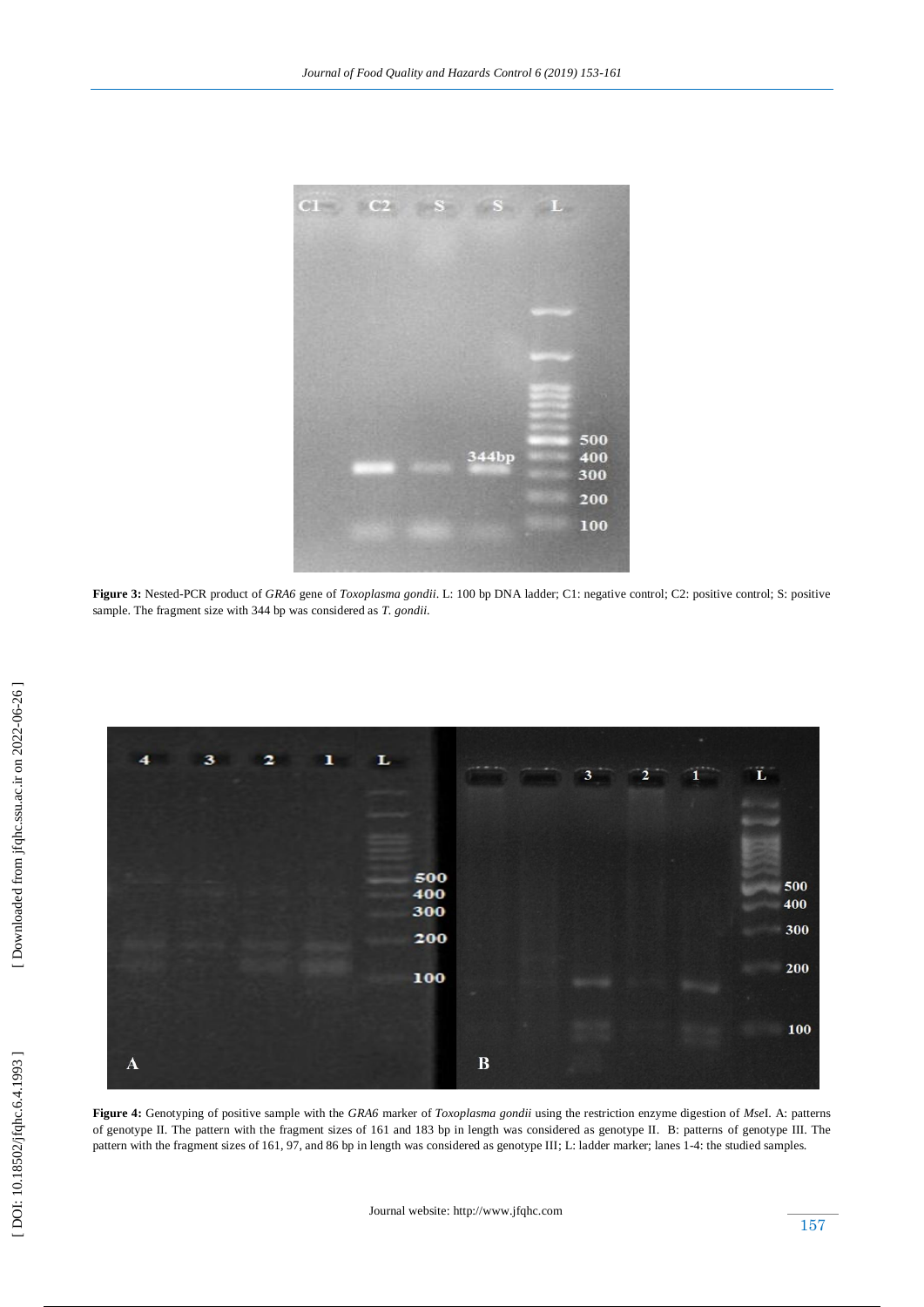

**Figure 5 :** Phylogenetic relationship based on *GRA6* of *Toxoplasma gondii* isolated from cattle muscles in this study (MK055338 and MK055339) compared with other reference in GenBank. Sequences from this study are highlighted with yellow color and bold accession numbers.

## **Discussion**

 The present study was carried out to detect and genetically characterize *T. gondii* DNA in the native slaughtered cattle of Tehran Province, Iran. In our study, 38 out of 180 samples (21.1%) were positive based on the *GRA6* gene detection, therefore the prevalence of *T. gondii* in these regions is relatively high. In Iran, various studies have been conducted on different human and animal groups regarding the prevalence of toxoplasmosis. The prevalence rate has been estimated at 39% in the general population (Daryani et al., 2014), 50% in immunodeficiency patients (Ahmadpour et al., 2014), 41% in pregnant women (Foroutan -Rad et al., 2016 a ), and 33% in blood donors (Foroutan -Rad et al., 2016 b ). Also, the prevalence rates have been estimated at 34% in felids (Rahimi et al., 2015), 27% in goats, and 31% in sheep (Sharif et al., 2015) . The rate of toxoplasmosis in Iranian cattle was 18.1% (9.2 -28.5%) during a 30 -year period from 1983 to 2012 (Sarvi et al., 2015) . The contamination level of *T. gondii* varies in different regions of Iran. In a study by Anvari et al. (2018), 16.0% of different muscles collected from the slaughtered cattle in Zahedan (South - East of Iran) were contaminated with *T. gondii*. In another study from Lorestan Province, Western Iran, the seroprevalence of *T. gondii* in cattle was reported to be 28.73% (Hashemi, 2014). The mentioned findings, in line

with the present study, are indicative of the high prevalence of toxoplasmosis in cattle of Iran . The high spread of toxoplasmosis in cattle in some areas may be due to several factors, including weather conditions, lack of routine treatment for feline toxoplasmosis, and contact with contaminated felids and *Toxoplasma* oocysts (Sarvi et al., 2015). However, the prevalence of *T. gondii*  infection in the cattle in some provinces of Iran was lower, compared to the current study. For example, in a study in Ahvaz, South - West of Iran, only 4% of cattle were infected to *T. gondii* (Rahdar et al., 2012) .

 In the present study, the infection rate in heart muscle samples (16.66%) was significantly higher than the diaphragm samples (4.44%). Such findings were previously reported in muscle samples of cattle slaughtered in Switzerland (Berger -Schoch et al., 2011) and Tunisia (Lahmar et al., 2015). Indeed, the heart is known to be one of the most vulnerable to *Toxoplasma* cyst formation.

 Also, the prevalence of *T. gondii* varies in different countries. In this way, Amdouni et al. (2017) stated that the infection rate of *T. gondii* was 19.3% in neck muscle samples of slaughtered cattle in North-West Tunisia. Another survey by Lopes et al. (2013) in Portugal showed that prevalence of *T. gondii* infection was 7.5% in cattle. These variations in the prevalence of *T. gondii*

158

DOI: 10.18502/jfqhc.6.4.1993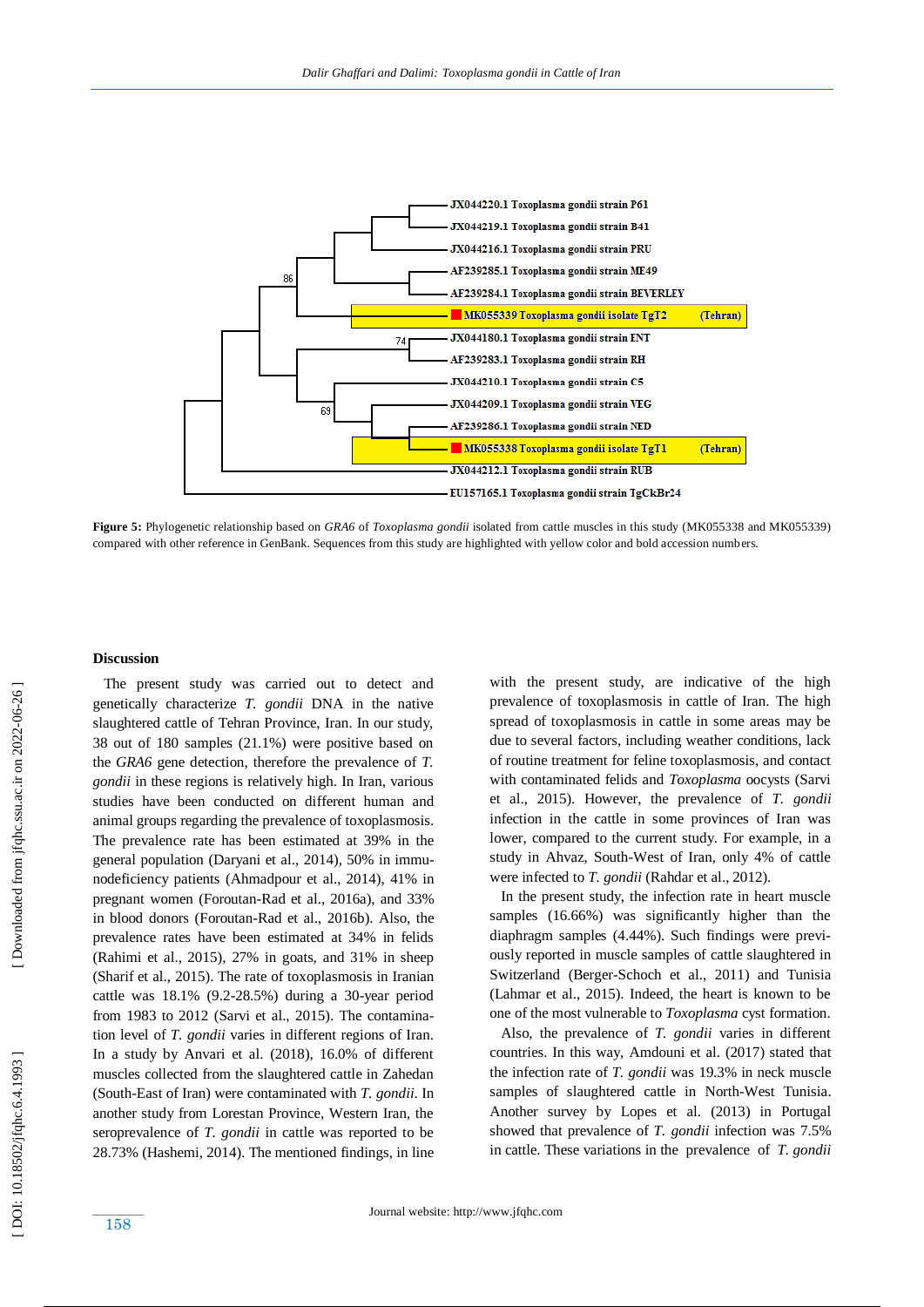might be attributed to the type of food sources, methods of detection, geographical location, and sample analysis methods (Azizi et al., 2014) . Also, it was shown that there is a meaningful relationship between weather and toxoplasmosis prevalence. In hot and wet climates and lower altitudes, it is typically more prevalent compared to cold and dry districts. This is consistent with longer viability of *T. gondii* oocyst in warm and humid environments (Sarvi et al., 2015).

 *T. gondii* is categorized into three major strain types (type I, type II, and type III) that differ together in their epidemiological patterns, pathogenicity, and virulence (Chaichan et al., 2017; Sharif et al., 2017; Sibley et al., 2009). There was no evidence of genotype I in the present study. Though, in a PCR -RFLP assay conducted in North -West of Iran, 26 out of 150 (17.33%) chicken, beef, and lamb samples were positive for *T. gondii,*  which all the samples were identified as genotype I (Mahami -Oskouei et al., 2017) . The *T. gondii* genotype II has low pathogenicity and therefore allows the animal to survive until slaughter (Weiss and Kim, 2000). In our study, genotype II was found in 13 (7.2%) samples. In this regard, Lopes et al. (2015) showed that 60% of the cattle were seropositive for *T. gondii*, and three strains of genotype II were found in the heart samples of cattle, with predominant of genotype II (Lopes et al., 2015). In line with the present study, some evidences showed that genotype III was the most dominant genotype of *T. gondii* (Howe and Sibley, 1995) .

 The results of the current survey confirmed the presence of *T. gondii* in animals. Therefore, the risk of toxoplasmosis transmission due to contaminated meat consumption still needs to be considered as a public health problem (Dubey et al., 2014). To determine risk factors for infection of *T. gondii* in pregnant women, various studies worldwide have shown the significance of undercooked meat consumption as a contributor to human toxicity. It was found that consumption of undercooked meat of cattle and sheep was an important risk factor for infection of French pregnant women (Baril et al., 1999). Generally, there is a significant relationship between the incidence of toxoplasmosis and exposure of cows with cats. Examination of the risk factors for toxoplasmosis in large ruminants indicated that the presence of cats around cattle is a major factor in cattle infection (Ahmad and Qayyum, 2014).

# **Conclusion**

 The results showed that the frequency of *T. gondii* is high in cattle muscles in Tehran Province of Iran, and cattle infection plays an important role in the transmission of *T. gondii* to humans. Therefore, educational programs need to be implemented to inform people about the risks of raw/undercooked meat consumption in this area. Also, it is suggested that *T. gondii* infection be studied in felid feces to reach a better understanding of the epidemiological aspects of toxoplasmosis in Iran.

# **Author contributions**

 A.D.Gh. and A.D. conceived the study and designed the study protocol; A.D. was supervisor of this research; A.D.Gh. did the experimental work and drafted the manuscript. Both authors read and approved the final version of the manuscript.

#### **Conflicts of interest**

 The authors declare no potential conflicts of interest with respect to the research, authorship, and/or publication of this paper.

#### **Acknowledgements**

 This research was approved by Ethics Committee of Tarbiat Modares University of Medical Sciences, Tehran, Iran (approval number: IR.MODARES.REC.1398.080). The authors would like to thank all the staff of the Department of Parasitology of Tarbiat Modares University, Tehran, Iran. The present study was carried out with the financial support of Tarbiat Modares University, Tehran, Iran.

#### **Reference s**

- Abdoli A., Dalimi A.H ., Arbabi M., Ghaffarifar F. (2014). Neuropsychiatric manifestations of latent toxoplasmosis on mothers and their offspring. *The Journal of Maternal - Fetal and Neonatal Medicine.* 27: 1368 -1374. [DOI: 10.3109/14767058.2013.858685]
- Abdoli A., Dalimi A.H., Soltanghoraee H., Ghaffarifar F. (2017). Molecular detection and genotypic characterization of *Toxoplasma gondii* in paraffin -embedded fetoplacental tissues of women with recurrent spontaneous abortion. *International Journal of Fertility and Sterility.* 10: 327 -336. [DOI: 10.22074/ijfs.2016.4569]
- Ahmad N., Qayyum M. (2014). Seroprevalence and risk factors for toxoplasmosis in large ruminants in northern Punjab, Pakistan. *The Journal of Infection in Developing Countries.* 8: 1022 - 1028. [DOI: 10.3855/jidc.4405]
- Ahmadpour E., Daryani A., Sharif M., Sarvi S., Aarabi M., Mizani A., Rahimi M.T., Shokri A. (2014). Toxoplasmosis in immunocompromised patients in Iran: a systematic review and meta -analysis. *The Journal of Infection in Developing Countries*. 8: 1503 -1510. [DOI: 10.3855/jidc.4796]
- Amdouni Y., Rjeibi M.R., Rouatbi M., Amairia S., Awadi S., Gharbi M. (2017). Molecular detection of *Toxoplasma gondii* infection in slaughtered ruminants (sheep, goats and cattle) in Northwest Tunisia. *Meat Science.* 133: 180 -184. [DOI: 10.1016/j.meatsci.2017.07.004]
- Anvari D., Saadati D., Nabavi R., Eskandani M.A. (2018).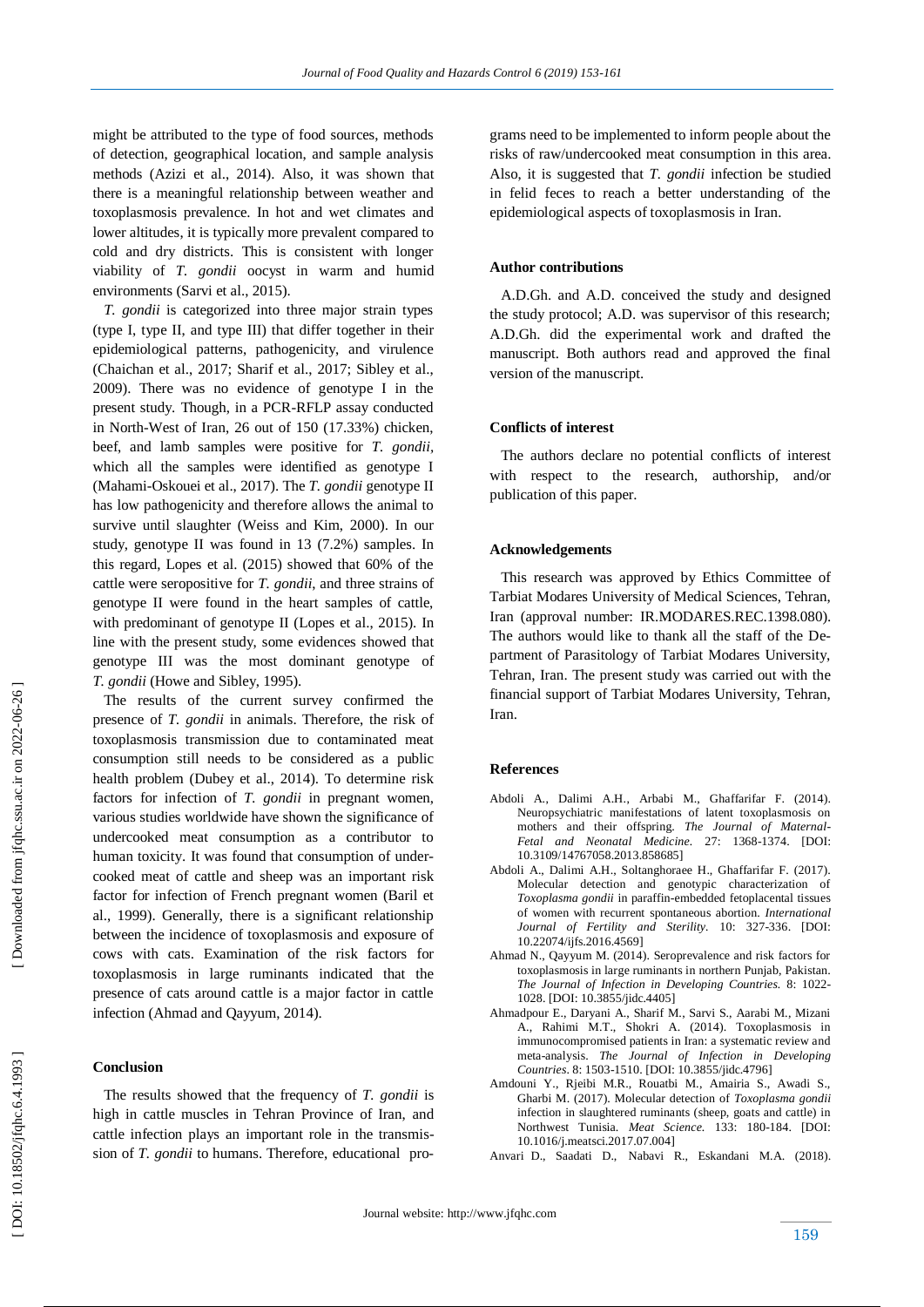Epidemiology and molecular prevalence of *Toxoplasma gondii* in cattle slaughtered in Zahedan and Zabol districts, South East of Iran. *Iranian Journal of Parasitology.* 13: 114 -119.

- Azizi H.R ., Shiran B., Boroujeni A.B., Jafari M. (2014). Molecular survey of *Toxoplasma gondii* in sheep, cattle and meat products in Chaharmahal va Bakhtiari Province, Southwest of Iran. *Iranian Journal of Parasitology.* 9: 429 -439.
- Baril L., Ancelle T., Goulet V., Thulliez P., Tirard -Fleury V., Carme B. (1999). Risk factors for *Toxoplasma* infection in pregnancy: a case -control study in France. *Scandinavian Journal of Infectious Diseases.* 31: 305 -309. [DOI: 10.1080/00365549950163626]
- Berger -Schoch A.E ., Herrmann D.C ., Schares G., Muller N., Bernet D., Gottstein B., Frey C.F. (2011). Prevalence and genotypes of *Toxoplasma gondii* in feline faeces (oocysts) and meat from sheep, cattle and pigs in Switzerland. *Veterinary Parasitology.*  177: 290 -297. [DOI: 10.1016/j.vetpar.2010.11.046]
- Chaichan P., Mercier A., Galal L., Mahittikorn A., Ariey F., Morand S., Boumédiène F., Udonsom R., Hamidovic A., Murat J.B., Sukthana Y., Dardé M.L. (2017). Geographical distribution of *Toxoplasma gondii* genotypes in Asia: a link with neighboring continents. *Infection, Genetics and Evolution*. 53:227 -238. [DOI: 10.1016/j.meegid.2017.06. 002]
- Daryani A., Sarvi S., Aarabi M., Mizani A., Ahmadpour E., Shokri A., Rahimi M.T., Sharif M. (2014). Seroprevalence of *Toxoplasma gondii* in the Iranian general population: a systematic review and meta-analysis. Acta Tropica. 137: 185-194. [DOI: 10.1016/j.actatropica.2014.05.015]
- Dubey J.P. (2016). Toxoplasmosis of animals and humans. CRC press, Boca Raton.
- Dubey J.P., Casey S.J., Zajac A.M., Wildeus S.A., Lindsay D.S., Verma S.K., Oliveira S., Kwok O.C.H., Su C. (2014). Isolation and genetic characterization of *Toxoplasma gondii* from alpaca (*Vicugna pacos*) and sheep (*Ovis aries*). *Tropical Animal Health and Production*. 46: 1503 -1507. [DOI: 10.1007/s11250 -014 -0652 -z]
- Dubey J.P ., Graham D.H., Dahl E., Hilali M., El -Ghaysh A., Sreekumar C., Kwok O.C.H., Shen S.K., Lehmann T. (2003). Isolation and molecular characterization of *Toxoplasma gondii* from chickens and ducks from Egypt. *Veterinary Parasitology.*  114: 89 -95. [DOI: 10.1016/s0304 -4017(03)00133 -x]
- Dubey J.P ., Jones J.L. (2008). *Toxoplasma gondii* infection in humans and animals in the United States. *International Journal for Parasitology*. 38: 1257 -1278. [DOI: 10.1016/j. ijpara.2008.03.007]
- Dubey J., Velmurugan G.V., Chockalingam A., Pena H.F.J., de Oliveira L.N., Leifer C.A., Gennari S.M., Bahia Oliveira L.M.G., Su C. (2008). Genetic diversity of *Toxoplasma gondii* isolates from chickens from Brazil. *Veterinary Parasitology.*  157: 299 -305. [DOI: 10.1016/j.vetpar.2008.07.036]
- Foroutan -Rad M., Khademvatan S., Majidiani H.R., Aryamand S., Rahim F., Saki Malehi A. (2016 a). Seroprevalence of *Toxoplasma gondii* in the Iranian pregnant women: a systematic review and meta -analysis. *Acta Tropica.* 158: 160 - 169. [DOI: 10.1016/j.actatropica.2016.03.003]
- Foroutan -Rad M., Majidiani H.R., Dalvand S., Daryani A., Kooti W., Saki J., Hedayati -Rad F., Ahmadpour E. (2016 b). Toxoplasmosis in blood donors: a systematic review and meta analysis. *Transfusion Medicine Reviews.* 30: 116 -122. [DOI: 10.1016/j.tmrv.2016.03.002]
- Hashemi S. (2014). Seroprevalence of toxoplasmosis in cattle, sheep and goat, using ELISA and Indirect Immunoflorescent Antibody (IFA) methods in Lorestan province. *Journal of Large Animal Clinical Science Research*. 7 : 49 -55. [Persian with English abstract]
- Howe D.K., Sibley L.D. (1995). *Toxoplasma gondii* comprises three clonal lineages: correlation of parasite genotype with human disease. *Journal of Infectious Diseases.* 172: 1561 -1566. [DOI: 10.1093/infdis/172.6.1561]
- Khan A., Su C., German M., Storch G.A., Clifford D.B., Sibley L. D. (2005). Genotyping of *Toxoplasma gondii* strains from

 immunocompromised patients reveals high prevalence of type I strains. *Journal of Clinical Microbiology.* 43: 5881 -5887. [DOI: 10.1128/JCM.43.12.5881 –5887.2005]

- Lahmar I., Lachkhem A., Slama D., Sakly W., Haouas N., Gorcii M., Pfaff A.W., Candolfi E., Babba H. (2015). Prevalence of toxoplasmosis in sheep, goats and cattle in Southern Tunisia. *Journal of Bacteriology and Parasitology*. 6: 1000245. [DOI: 10.4172/2155 -9597.1000245]
- Lopes A.P., Dubey J.P., Neto F., Rodrigues A., Martins T., Rodrigues M., Cardoso L. (2013). Seroprevalence of *Toxoplasma gondii* infection in cattle, sheep, goats and pigs from the North of Portugal for human consumption. *Veterinary Parasitology.* 193: 266 -269. [DOI: 10.1016/j. vetpar. 2012.12.0011
- Lopes A.P., Vilares A., Neto F., Rodrigues A., Martins T., Ferreira I., Gargate M.J., Rodrigues M., Cardoso L. (2015). Genotyping characterization of *Toxoplasma gondii* in cattle, sheep, goats and swine from the North of Portugal. *Iranian Journal of Parasitology.* 10: 465 -472.
- MacPherson J.M., Gajadhar A.A. (1993). Sensitive and specific polymerase chain reaction detection of *Toxoplasma gondii* for veterinary and medical diagnosis. *Canadian Journal of Veterinary Research*. 57: 45 -48.
- Mahami -Oskouei M., Moradi M., Fallah E., Hamidi F., Akbari N.A.R. (2017). Molecular detection and genotyping of *Toxoplasma gondii* in chicken, beef, and lamb meat consumed in Northwestern Iran. *Iranian Journal of Parasitology.* 12: 38 - 45.
- Montoya J.G., Liesenfeld O. (2004). Toxoplasmosis. *The Lancet.*  363: 1965 -1976. [DOI: 10.1016/S0140 -6736(04)16412 - X]
- Payne S., Ellis J. (1996). Detection of *Neospora caninum* DNA by the polymerase chain reaction. *International Journal for Parasitology.* 26: 347-351. [DOI: 10.1016/0020 7519(96)00030 -6]
- Rahdar M., Samarbaf -Zadeh A., Arab L. (2012). Evaluating the prevalence of *Toxoplasma gondii* in meat and meat products in Ahvaz by PCR method. *Jundishapur Journal of Microbiology.*  5: 570 -573. [DOI:10.5812/jjm.4280]
- Rahimi M.T., Daryani A., Sarvi S., Shokri A., Ahmadpour E., Teshnizi S.H., Mizani A., Sharif M. (2015). Cats and *Toxoplasma gondii*: a systematic review and meta -analysis in Iran. *Onderstepoort Journal of Veterinary Research.* 82: 01 - 10. [DOI: 10.4102/OJVR.V82I1.823]
- Robert -Gangneux F., Dardé M.L. (2012). Epidemiology of and diagnostic strategies for toxoplasmosis. *Clinical Microbiology Reviews. 25*: 264 -296. [DOI: 10.1128/CMR.05013 -11]
- Saadatnia G., Golkar M. (2012). A review on human toxoplasmosis. *Scandinavian Journal of Infectious Diseases.* 44: 805 -814. [DOI: 10.3109/00365548.2012.693197]
- Sarvi S., Daryani A., Rahimi M.T., Aarabi M., Shokri A., Ahmadpour E., Mizani A., Sharif M. (2015). Cattle toxoplasmosis in Iran: a systematic review and meta –analysis. *Asian Pacific Journal of Tropical Medicine.* 8: 120 -126. [DOI: 10.1016/S1995 -7645(14)60301 -1]
- Shariat Bahadori E., Dalir Ghaffari A., Namroodi S., Mosavipour S.S., Sadraei J. (2019). Electrochemiluminesence epidemiologic detection of *Toxoplasma gondii* infection in pregnant women with direct and indirect diagnostic techniques (ELISA avidity plus biochemical assay), Tehran, Iran. *International Journal of Epidemiologic Research*. 6 : 49 -54. [DOI: 10.15171/ ijer.2019.09]
- Sharif M., Amouei A., Sarvi S., Mizani A., Aarabi M., Hosseini S.A., Daryani A. (2017). Genetic diversity of *Toxoplasma gondii* isolates from ruminants: a systematic review. *International Journal of Food Microbiology.* 258: 38 -49. [DOI: 10.1016/j.ijfoodmicro.2017.07.007]
- Sharif M., Sarvi S., Shokri A., Hosseini Teshnizi S., Rahimi M.T., Mizani A., Ahmadpour E., Daryani A. (2015). *Toxoplasma gondii* infection among sheep and goats in Iran: a systematic review and meta -analysis. *Parasitology Research*. 114: 1 -16. [DOI: 10.1007/s00436-014-4176-2]